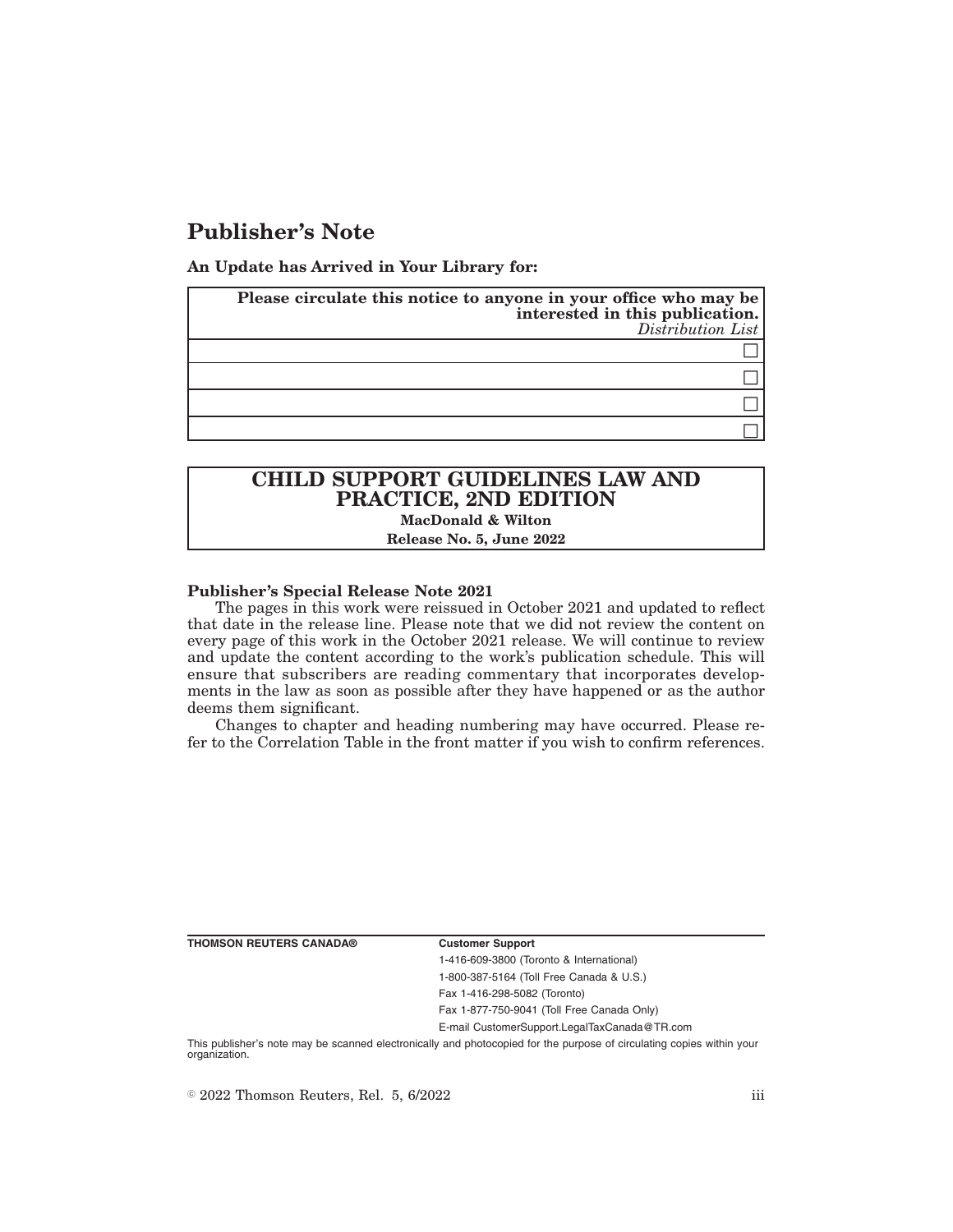*Child Support Guidelines Law and Practice, 2nd Edition*, features in-depth section-by-section case law annotations and commentary reflecting the most recent jurisprudence pertaining to child support. This service also includes the full text of the *Federal Child Support Guidelines* and its tables, the guidelines and tables of Canada's provinces and territories, and the *Divorce Act* and other related legislation.

This release includes updates to Section 20 (Income of Non-Resident) and Section 21 (Obligation to Provide Income Information).

### **Highlights**

- E **Section 20 of the** *Guidelines* **requires the court to determine the income of a parent living in a foreign country as if the parent were a Canadian resident and to convert income into Canadian dollars.** *C.P.M. v. J.K.*, 2021 BCPC 239, 2021 CarswellBC 3259. The father resided in a foreign country and was employed by a foreign company. As the father had not provided evidence of tax rates or exchange rates, the court was unable to determine whether there has been any material change in his income. The father was to pay support based on an imputed income of \$95,000.
- E **Where the tax rates between Canada and the US differed significantly, the father's income was adjusted to account for the difference in tax rates between countries.** *Pousette v. Janssen*, 2021BCSC 786, 2021 CarswellBC 1264, additional reasons 2021 BCSC 1364, 2021 CarswellBC 2216. In 2011, father began employment with United States State Department. The mother brought an application for an order retroactively varying the consent order on the basis that the father incorrectly calculated his income since he began employment with the US foreign service. After converting the father's gross foreign income ("GFI") to Canadian funds, the father's GFI ranged from \$68,449.01 in 2011 to \$215,160.55 in 2017. The application was granted, and additional income was to be imputed to the father to account for the difference in tax rates between Canada and the US.
- E **Pursuant to s. 21 of the** *Guidelines***, a spouse's income from sources including disability benefits, workers compensation benefits, and pension income must all be included in the assessment of income.** *Harper v. Harper*, 2021 BCSC 758, 2021 CarswellBC 1252.

#### **ProView Developments**

Your ProView edition of this product now has a new, modified layout:

- The opening page is now the title page of the book as you would see in the print work
- As with the print product, the front matter is in a different order than previously displayed
- The Table of Cases and Index are now in PDF with no searching and linking
- E The Table of Contents now has internal links to every chapter and section of the book within ProView